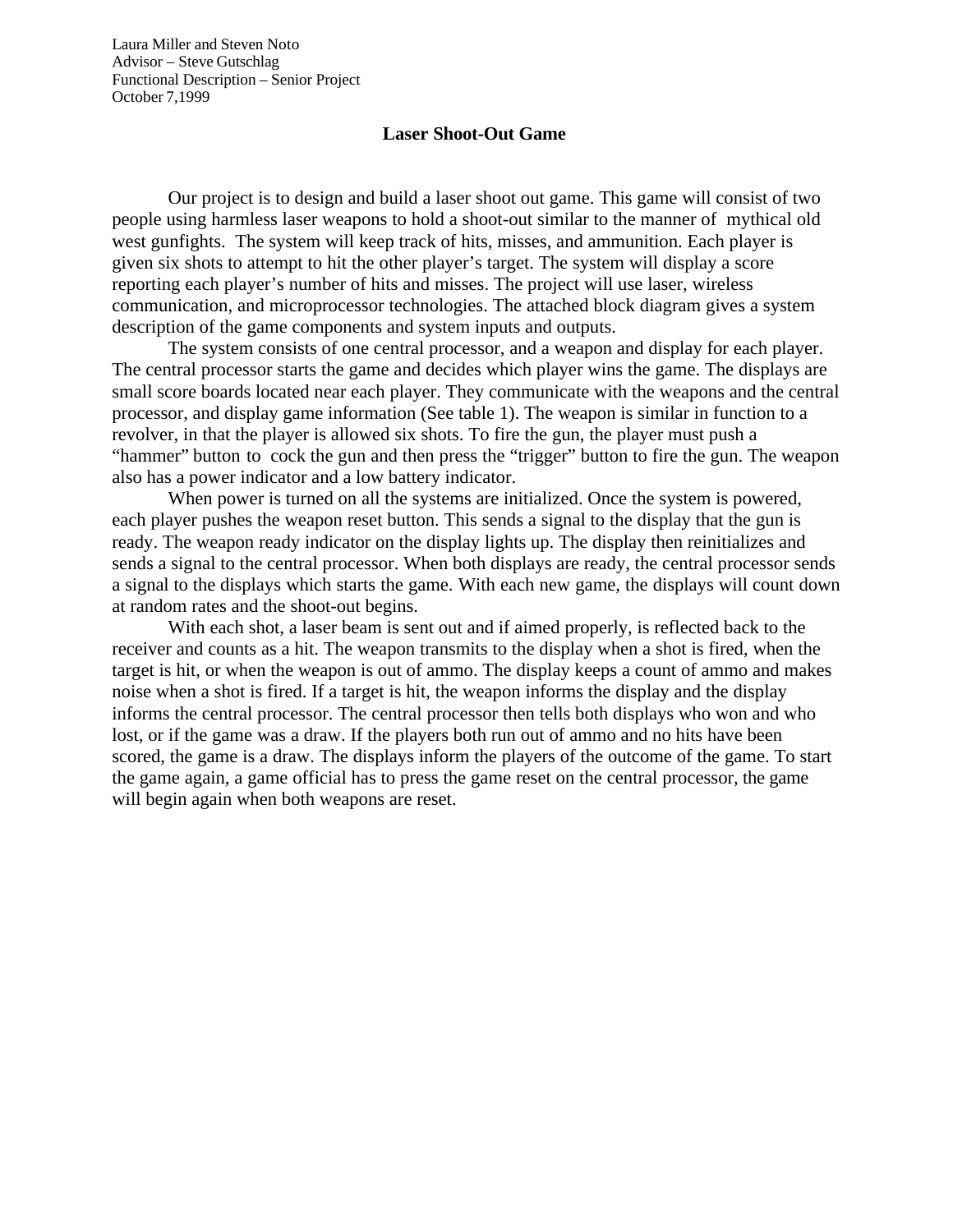Laura Miller and Steven Noto Advisor – Steve Gutschlag Functional Description – Senior Project October 7,1999

| <b>Signal Name</b>             | <b>Input/Output</b> | <b>Description</b>                                |
|--------------------------------|---------------------|---------------------------------------------------|
| <b>Central Processor</b>       |                     |                                                   |
| Power                          | Input               | Power provided by a wall outlet                   |
| <b>Reset Central Processor</b> | Input               | Button pushed to reset the central processor      |
| <b>Game Reset</b>              | Input               | Button pushed to reset the entire game            |
| <b>Displays</b>                |                     |                                                   |
| Power                          | Input               | Power provided by a wall outlet                   |
| <b>Begin Game</b>              | Output              | Row of LED's counts down to game start            |
| Speaker                        | Output              | Makes sound effects for gun noises                |
| Ammo Count                     | Output              | Displays remaining ammo count on LCD              |
| Win/Lose                       | Output              | Displays outcome of game on LCD                   |
| <b>Weapon Ready</b>            | Output              | LED is on from the time weapon is reset until the |
|                                |                     | game is over                                      |
| Weapons                        |                     |                                                   |
| <b>Battery Power</b>           | Input               | Power provided by a battery                       |
| Reset                          | Input               | Button pushed to reset gun in order to start game |
| Hammer                         | Input               | Button pushed to cock the gun                     |
| Trigger                        | Input               | Button pushed to fire the gun                     |
| <b>Laser Receiver</b>          | Input               | Sensor used to detect reflected laser beam        |
| <b>Laser Transmitter</b>       | Output              | Emits laser beam when the gun is fired            |
| Low Power                      | Output              | LED lights up when battery voltage is low         |
| Power                          | Output              | LED lights up when gun is on                      |
| Out of Ammo                    | Output              | LED lights up when all 6 shots have been fired    |

Table 1 – Description of Inputs and Outputs